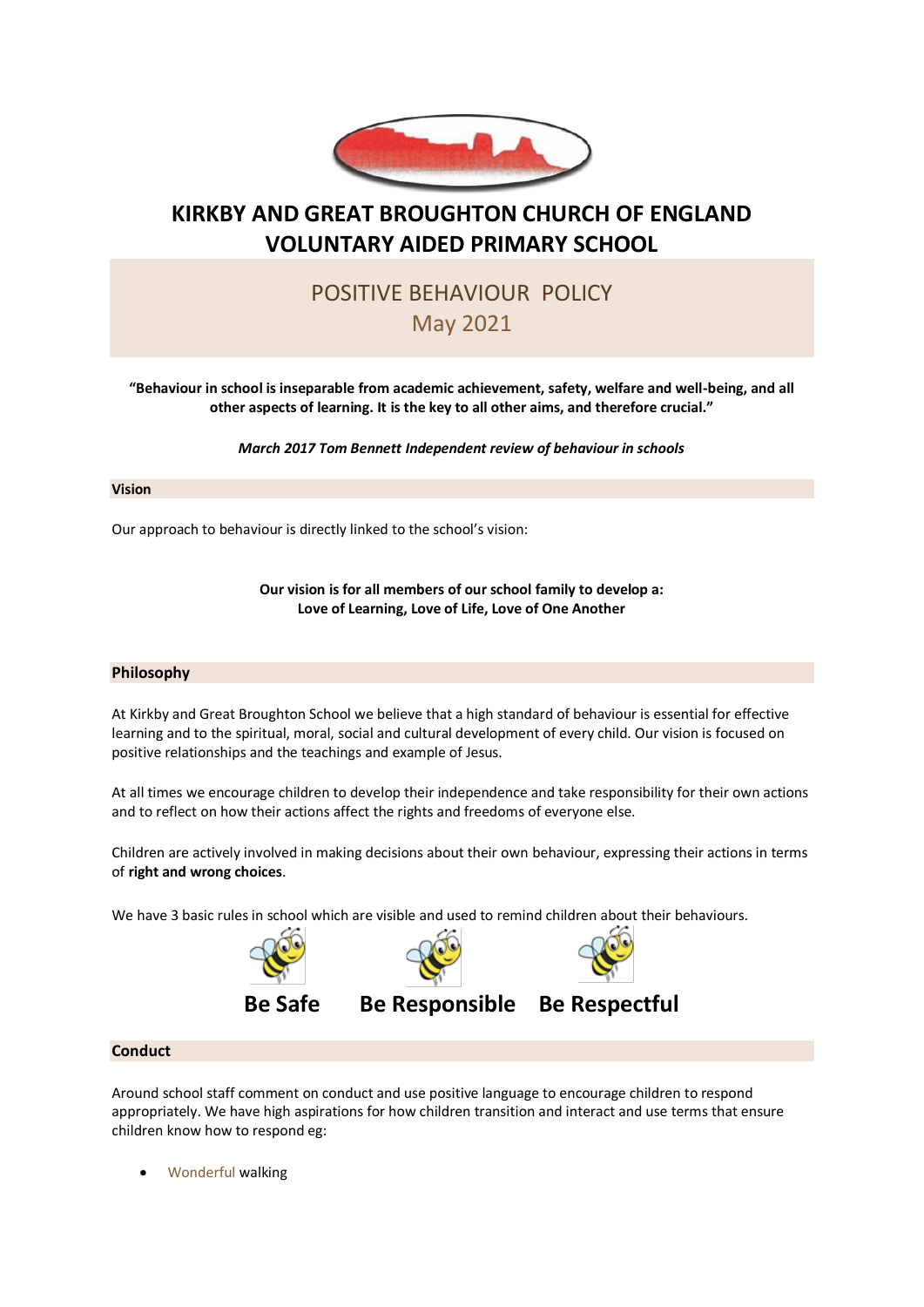- Marvellous manners
- Smart sitting
- Kind hands

### **Rewarding the Right Choices**

We aim to **catch children being good** so that we can reinforce positive behaviour.

Our school believes that children should be rewarded for positive behaviour on an individual, class and whole school basis. All members of staff will recognise and celebrate positive behaviour and attitudes at all times around the school through informal praise. Wherever appropriate, children's best efforts will be celebrated through display and performance.

We believe in a structured and consistent approach to rewarding positive behaviour. Alongside that we also know that 'catching them being good' is the right approach and to facilitate that the rewards should be given as close to the positive behaviour as possible. Therefore we will, on occasions, give rewards outside of the usual structures that are in place.

#### **School Rewards**

| <b>Individual</b>   | Verbal or written praise to parents about their child on SeeSaw<br>A simple word of thanks<br>Written comments in books<br>Sending the child to another teacher or Headteacher to share success<br>A note home                                                                                                                                                            |
|---------------------|---------------------------------------------------------------------------------------------------------------------------------------------------------------------------------------------------------------------------------------------------------------------------------------------------------------------------------------------------------------------------|
| <b>Class</b>        | All teachers in school have their own class reward systems to reward the children. These<br>include:<br><b>Stickers</b><br><b>Stampers</b><br><b>Reward charts</b><br><b>Responsibilities</b><br>Extra playtimes<br>Being on the golden cloud<br>Star of the week<br>Certificates                                                                                         |
| <b>Whole School</b> | Rewards across the whole school support leaders and teachers in explicitly evidencing<br>and celebrating excellence in behaviours and attitudes. Rewards support the school's<br>vision and recognise how children are loving learning, one another and themselves.<br>Whole school rewards include:<br><b>House Points</b><br><b>Special Mentions</b><br>Values stickers |

## **Strategies for Promoting Positive Behaviour**

- Good quality teaching
- Interesting and engaging learning
- Clear and consistent high expectations communicated regularly to pupils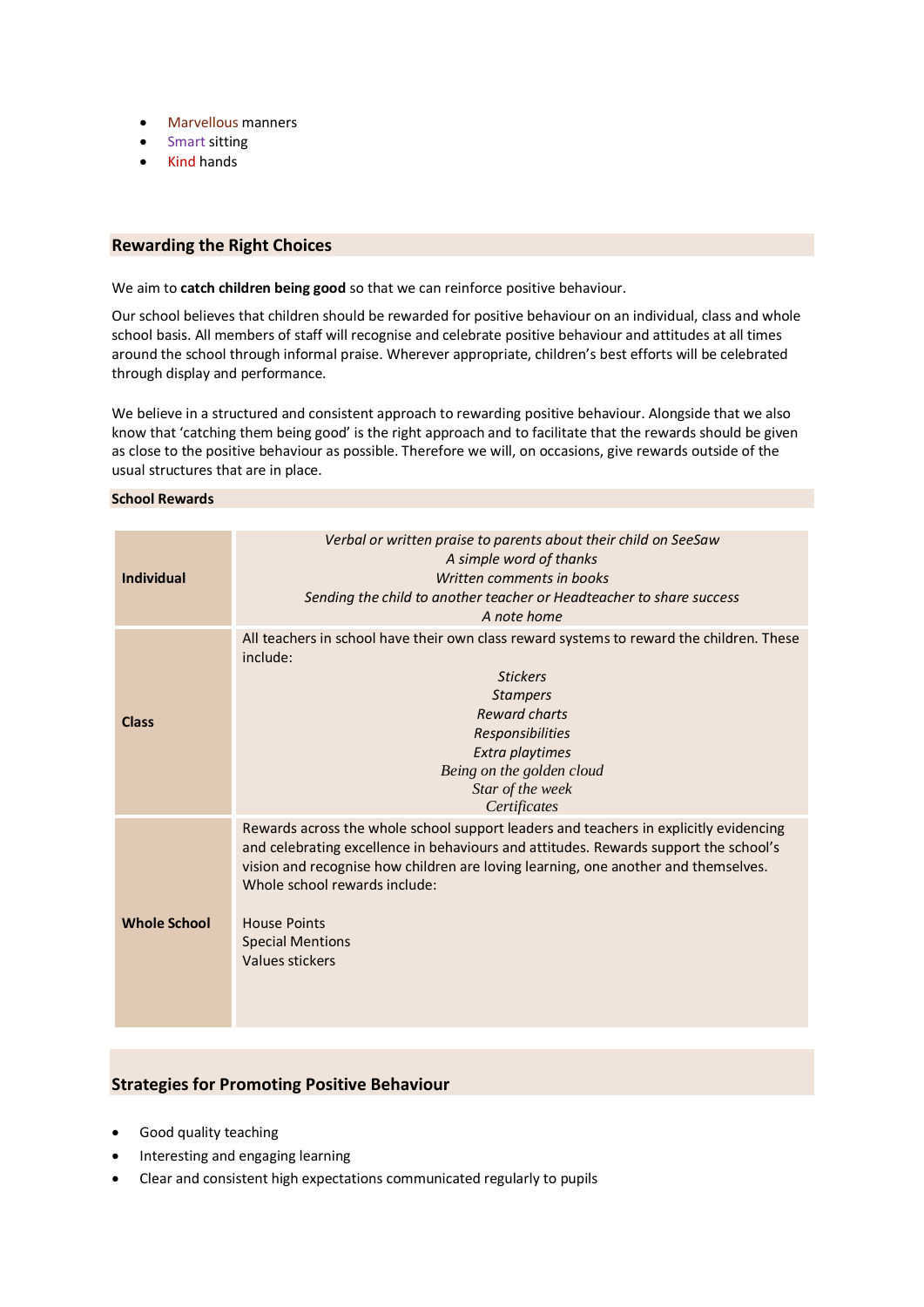- Praise for good behaviour
- Celebrating success through rewards (see above)
- Children involved in making the class rules
- Children involved in agreeing consequences
- Children are listened to and given the opportunity to discuss issues relating to behaviour so that they can adapt their behaviour in the future and learn from their mistakes
- Recognition when behaviour has improved
- Giving children responsibility for areas around the school or helping adults
- Peer mentoring and modelling of expected behaviour

# **Communication and oracy**

Effective communication and the ability to express ideas and opinions supports children to manage their behaviour. We actively teach children to communicate and articulate their ideas and feelings through oracy. Wherever possible children should be encouraged to work out differences and use structured conversations to enable them to discuss, share and talk about situations.

In classrooms working noise can have an impact on behaviour and children's abilities to focus. Teachers should regularly share expectations with regards to noise levels. These may include:

- No talking
- Quiet talking partner voices
- Group voice
- Presenting voice
- Outside/Playground voice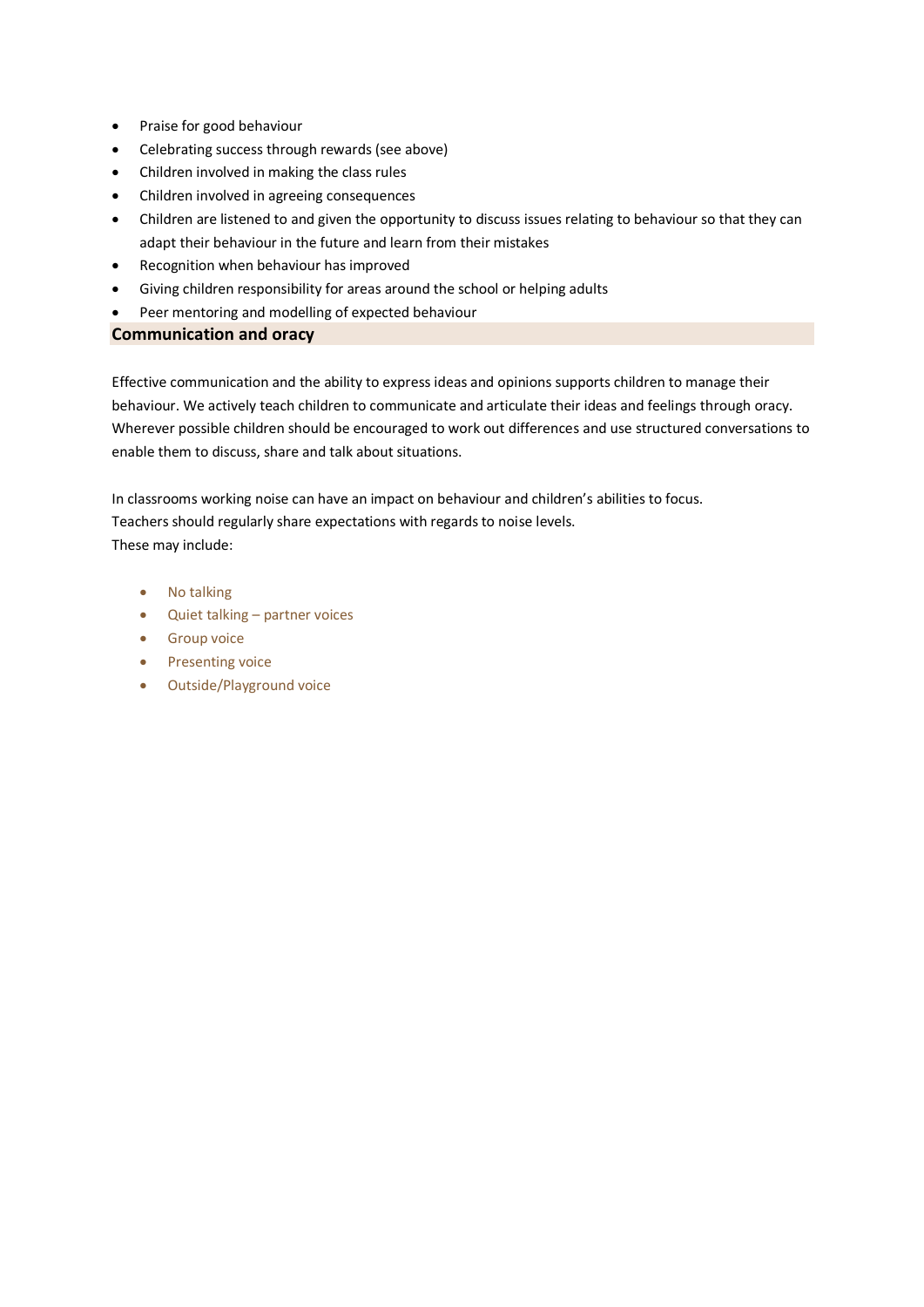# **Rights and Responsibilities**

Kirkby and Great Broughton School is committed to encouraging good behaviour in an atmosphere of mutual respect underpinned by our vision. We wish to acknowledge the rights and responsibilities of all those in the school community – teaching and non-teaching staff, governors, parents and pupils in together achieving a positive culture so that the school's vision can be realised on a daily, weekly, yearly basis.

| The rights of children at KGB School                                                                                                                                                                                                                                                                                                                                                                                                                                                                                                                                                                                                                                                                   | The responsibilities of children at KGB School                                                                                                                                                                                                                                                                                                                                                                                                                                                                                                                                                                                                                                                                                                                                                                                                                                                                              |
|--------------------------------------------------------------------------------------------------------------------------------------------------------------------------------------------------------------------------------------------------------------------------------------------------------------------------------------------------------------------------------------------------------------------------------------------------------------------------------------------------------------------------------------------------------------------------------------------------------------------------------------------------------------------------------------------------------|-----------------------------------------------------------------------------------------------------------------------------------------------------------------------------------------------------------------------------------------------------------------------------------------------------------------------------------------------------------------------------------------------------------------------------------------------------------------------------------------------------------------------------------------------------------------------------------------------------------------------------------------------------------------------------------------------------------------------------------------------------------------------------------------------------------------------------------------------------------------------------------------------------------------------------|
| Be valued as unique members of the school family so that they can flourish in all<br>aspects of life;<br>To make mistakes, and learn from them<br>$\bullet$<br>Be treated fairly, consistently and with respect;<br>Be consulted about matters that affect them, and have their views listened to and, as<br>far as is reasonable, acted upon;<br>Be taught in a pleasant, well-managed and safe environment;<br>$\bullet$<br>Work and play within clearly defined and fairly administered codes of conduct;<br>$\bullet$<br>Experience a broad, balanced and suitably differentiated curriculum, and to have any<br>special learning needs identified and met;<br>To have a loving attitude modelled. | Come to school on time, with homework done, and suitably equipped for the lessons<br>in the day ahead;<br>Respect the views, rights and property of others;<br>Be safe, be responsible and be respectful;<br>Co-operate with all adults and their peers;<br>$\bullet$<br>Give all aspects of their learning a concerted effort so that they can flourish and aspire;<br>$\bullet$<br>Abide by school and class rules;<br>Seek help if they do not understand or are in difficulties;<br>Accept ownership for their own behaviour and learning;<br>Treat others with care and kindness - loving.<br>$\bullet$                                                                                                                                                                                                                                                                                                                |
|                                                                                                                                                                                                                                                                                                                                                                                                                                                                                                                                                                                                                                                                                                        |                                                                                                                                                                                                                                                                                                                                                                                                                                                                                                                                                                                                                                                                                                                                                                                                                                                                                                                             |
| The rights of parents and carers                                                                                                                                                                                                                                                                                                                                                                                                                                                                                                                                                                                                                                                                       | The responsibilities of parent and carers                                                                                                                                                                                                                                                                                                                                                                                                                                                                                                                                                                                                                                                                                                                                                                                                                                                                                   |
| A safe, well-managed and stimulating environment for their child's education;<br>$\bullet$<br>Reasonable access to the school, and to have enquiries and concerns dealt with<br>sympathetically and efficiently;<br>To be informed promptly if their child is ill or has an accident, or if the school has<br>concerns about their child;<br>Be well informed about their child's progress;<br>$\bullet$<br>Be involved in key decisions about their child's education;<br>A suitably resourced school with adequate and well-maintained accommodation.                                                                                                                                                | Ensure that their child attends school regularly and arrives in good time, with<br>homework done, and suitably equipped for the lessons in the day ahead;<br>Be aware of school rules and procedures, and encourage their child to abide by them:<br>$\bullet$<br>Show interest and support in their child's classwork and homework;<br>Act as positive role models for their child in their relationship with the school;<br>Avoid inappropriate communication about the school and staff on social media and<br>comply with safeguarding expectations<br>Provide the school with all the necessary background information about their child,<br>$\bullet$<br>including telling the school promptly about any concerns they have about school, or<br>any significant change in their child's medical needs or home circumstances.<br>Support the school's vision, encouraging children to show love, access all aspects of |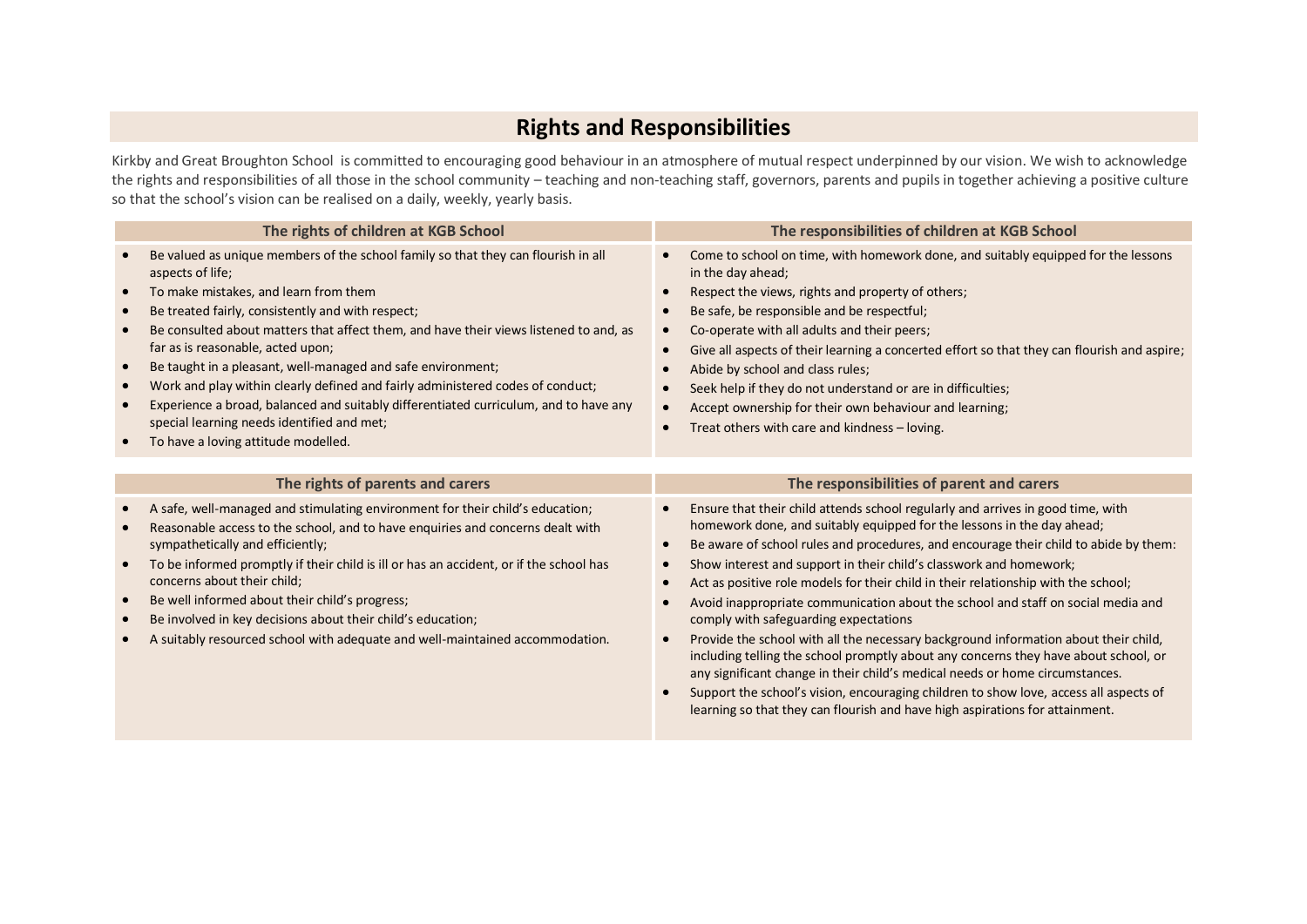| The rights of staff                                                                                                                                                                                                                                                                                                                                                                                                                                                                                                                                                                                         | The responsibilities of staff                                                                                                                                                                                                                                                                                                                                                                                                                                                                                                                                                                                                                                                                                                                                                                                                                                                                                                                                                                                                                                                                                                                                                                                                                                                            |
|-------------------------------------------------------------------------------------------------------------------------------------------------------------------------------------------------------------------------------------------------------------------------------------------------------------------------------------------------------------------------------------------------------------------------------------------------------------------------------------------------------------------------------------------------------------------------------------------------------------|------------------------------------------------------------------------------------------------------------------------------------------------------------------------------------------------------------------------------------------------------------------------------------------------------------------------------------------------------------------------------------------------------------------------------------------------------------------------------------------------------------------------------------------------------------------------------------------------------------------------------------------------------------------------------------------------------------------------------------------------------------------------------------------------------------------------------------------------------------------------------------------------------------------------------------------------------------------------------------------------------------------------------------------------------------------------------------------------------------------------------------------------------------------------------------------------------------------------------------------------------------------------------------------|
| Work in an environment where common courtesies and social conventions<br>are respected;<br>Express views and to contribute to policies which they are required to reflect<br>in their work;<br>A suitable career structure and opportunities for professional development<br>that enable staff to flourish and aspire<br>$\bullet$<br>Adequate and appropriate accommodation and resources;<br>To be treated with love - care dignity from all members of our school<br>$\bullet$<br>community;<br>To have clear expectations and a focus on well-being<br>$\bullet$<br>$\bullet$<br>$\bullet$<br>$\bullet$ | Behave in a professional manner at all times;<br>$\bullet$<br>Ensure that lessons are well prepared, making use of available resources;<br>$\bullet$<br>Show interest and enthusiasm in the work in hand and in their pupils'<br>$\bullet$<br>learning;<br>Listen to pupils, value their contributions and respect their views;<br>$\bullet$<br>Be sympathetic, approachable and support all children to flourish in all<br>aspects of their development;<br>Identify and seek to meet pupils' varied needs;<br>Making rules clear and implementing them firmly, but fairly with sensitivity<br>$\bullet$<br>Share with the parents any concerns they have about their child's progress or<br>development and work with families to support all children;<br>Expect high standards and acknowledge effort and achievement where<br>children are flourishing; pursue opportunities for personal and professional<br>development;<br>Report suspected cases of bullying to Designated Teacher for Child Protection<br>or in their absence to Deputy Designated Teacher for Child Protection.<br>Being calm, good humoured, having high expectations for the good behaviour<br>of all children in school;<br>Believe that all children are capable of making the right choice.<br>$\bullet$ |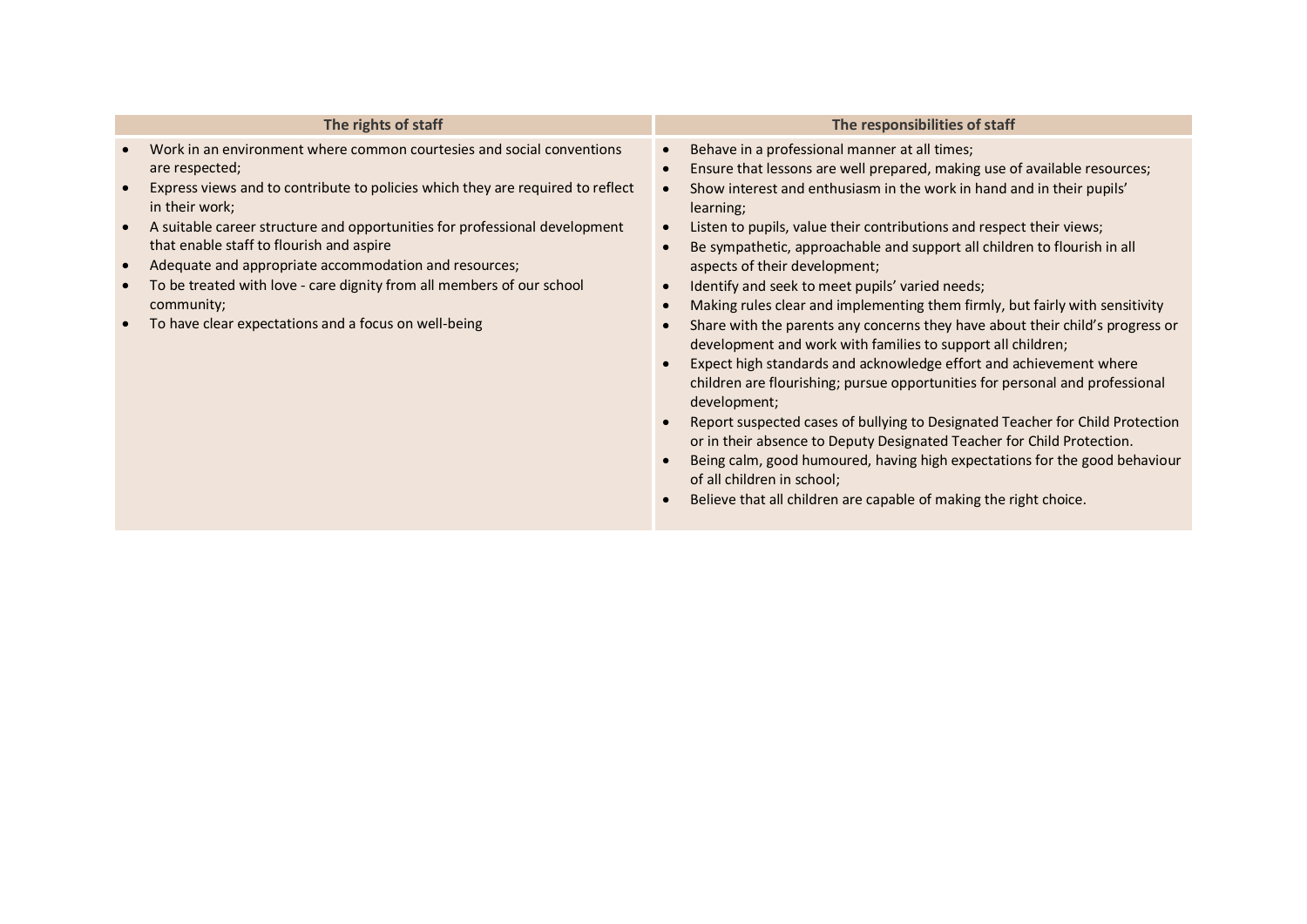### **Strategies for modifying unacceptable behaviour**

Our youngest children enter Kirkby and Great Broughton school at age four and embark on a process of learning. We understand that in order to grasp what the right choices are, it is inevitable that children will sometimes make wrong choices and that too is a valuable part of learning.

Communication between staff and consistency when applying this policy is paramount if it is to be successful. Staff are expected to share with each other particular concerns about any individual child or particularly positive actions by a child.

Communication with parents is also important. Our aim is to inform parents as early as possible about behaviour, good or bad. We don't see informing parents as a sanction within itself but merely as information giving in the spirit of partnership.

When dealing with challenging behaviour it is important to remember:

- Be calm- all children must be dealt with in a calm yet firm manner, referring to which behaviour is not acceptable and the action being taken.
- Make clear that it is the behaviour which is unacceptable and this is not a personal matter.
- Logical consequences- a logical consequence is a sanction that is proportional to and fits the misdemeanour. The first step is to stop the behaviour and the second step is to provide an action that recalls the rules, reinstates the limits and teaches alternative behaviours.
- Make good choices- remind the pupil they need to make good choices.
- Fresh start- although persistent or serious misbehaviour needs recording, every child must feel that everyday is a fresh start.

Unfortunately there will be occasions when behaviour is unacceptable. It is vital to help children to understand why this is so. We must ensure that in dealing with such behaviour we use appropriate sanctions which are age appropriate, immediate, fair and consistent. We make clear why the sanction is being applied and what change in behaviour is required to avoid future consequences.

### **Traffic Light Approach to Behaviour Management**

We must ensure that in dealing with such behaviour we use appropriate sanctions which are age appropriate, immediate, fair and consistent. We make clear why the sanction is being applied and what change in behaviour is required to avoid future consequences.

Whilst taking in to account the framework above, we follow these stages in dealing with behaviour:

| Stage 1<br><b>Expected</b><br><b>Behaviour</b> | Children are expected to follow the class rules; they respect the rights of self and others and<br>are cooperative and self-controlled.<br>Children are expected to aspire to this and reward systems are designed to reinforce and<br>promote this.                                                                                                                                                                                                                                                                                                                                                                                                                                                                                                                                                      |
|------------------------------------------------|-----------------------------------------------------------------------------------------------------------------------------------------------------------------------------------------------------------------------------------------------------------------------------------------------------------------------------------------------------------------------------------------------------------------------------------------------------------------------------------------------------------------------------------------------------------------------------------------------------------------------------------------------------------------------------------------------------------------------------------------------------------------------------------------------------------|
| Stage 2<br><b>GREEN</b>                        | Minor disruptions<br>(e.g. distracting others, poor concentration, showing poor manners, grabbing, talking in an<br>inappropriate voice, interrupting, lacking awareness of others, pushing or running).<br>This is dealt with in class by the class teacher/teaching assistant using gentle but firm verbal<br>and non-verbal reminders and, if the teacher chooses, quietly issuing them a card.<br>Wherever possible positive behaviour is promoted and the expectation is communicated<br>Eg instead of don't slouch, XX show me your smart sitting.<br>A word in their ear should be all that is required and will suffice in most cases, however, if the<br>'polite reminder' does not have the desired effect the whole-school traffic light approach<br>should be implemented. GREEN - REMINDER 1 |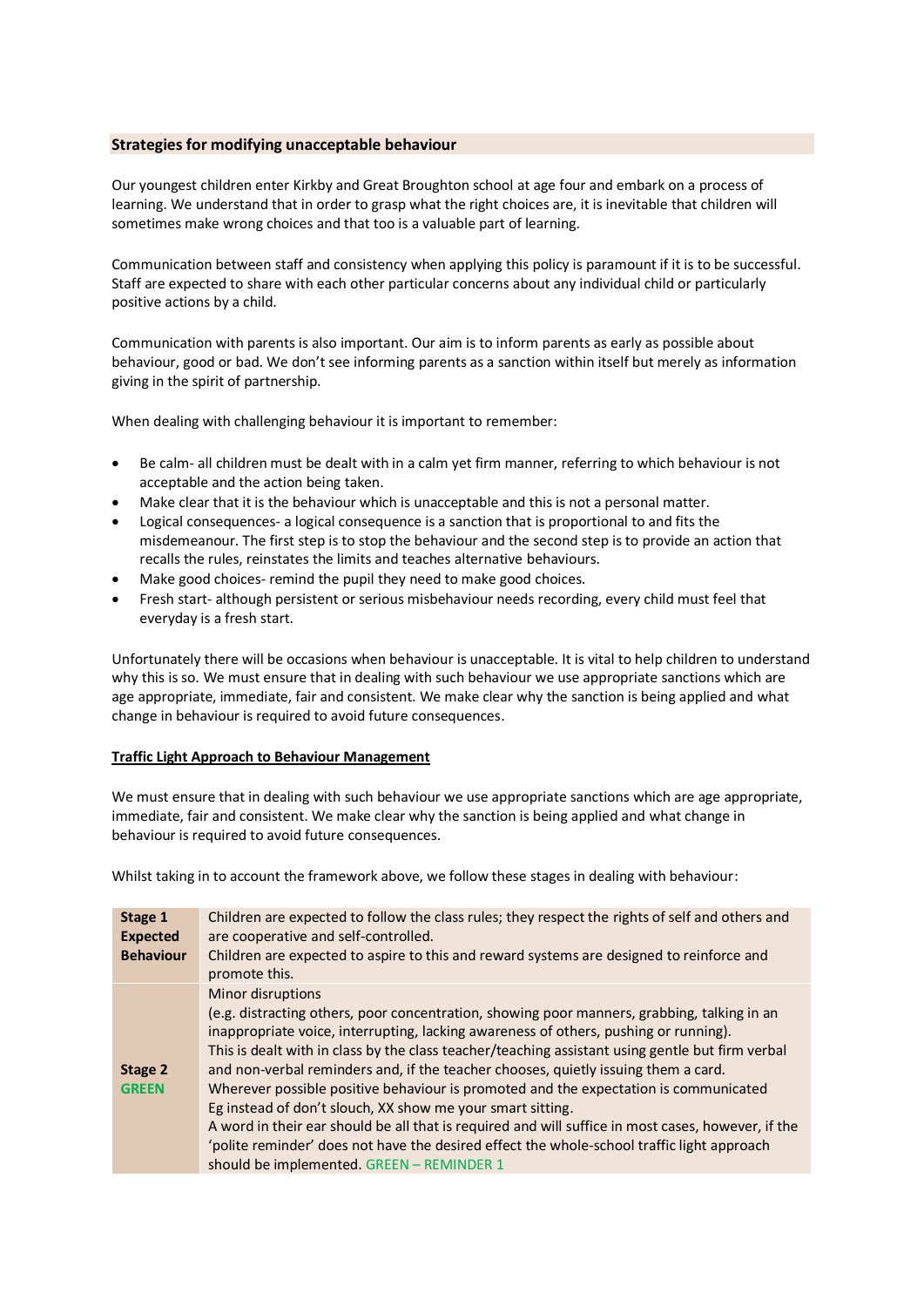| Stage 3<br><b>AMBER</b> | If a second 'reminder' about their conduct is required : AMBER - WARNING. The incidents do<br>not need to be related. If on occasion it is felt that a pupil's behaviour and response to adult<br>intervention lacks sincerity or respect, the pupil's name should be recorded in the amber zone<br>at the first instance. The pupil should be given a clear explanation of why this action has been<br>taken and made aware of the conduct/behaviour that is unacceptable.<br>The warning is given. For example:<br>'If I have to speak to you a third time you will have a consequence. I am sure you will make<br>the right choice and show me how you can complete your work on your own.'                                                                                                                                                                                                                                                                                                                                                                                                                                                                                                                                                                                                                                                                                                                                                                                                                                                                            |
|-------------------------|---------------------------------------------------------------------------------------------------------------------------------------------------------------------------------------------------------------------------------------------------------------------------------------------------------------------------------------------------------------------------------------------------------------------------------------------------------------------------------------------------------------------------------------------------------------------------------------------------------------------------------------------------------------------------------------------------------------------------------------------------------------------------------------------------------------------------------------------------------------------------------------------------------------------------------------------------------------------------------------------------------------------------------------------------------------------------------------------------------------------------------------------------------------------------------------------------------------------------------------------------------------------------------------------------------------------------------------------------------------------------------------------------------------------------------------------------------------------------------------------------------------------------------------------------------------------------|
|                         |                                                                                                                                                                                                                                                                                                                                                                                                                                                                                                                                                                                                                                                                                                                                                                                                                                                                                                                                                                                                                                                                                                                                                                                                                                                                                                                                                                                                                                                                                                                                                                           |
| Stage 4<br><b>RED</b>   | RED - AGE APPROPRIATE CONSEQUENCE<br>Where a child continues to make inappropriate choices the child may be sent with their work<br>to an alternative classroom or venue/ miss playtime etc. The child should be able to access<br>and complete the work without adult support. Behaviour should be recorded (head's record)<br>and parents informed<br>The consequence is carried out and the child is required to articulate:<br>What they did<br>$\bullet$<br>Why they did it<br>$\bullet$<br>What rule they broke<br>$\bullet$<br>What would be a better choice next time<br>$\bullet$<br>What they can do to help<br>$\bullet$<br>On returning the child should review with an adult what they did, what rule they broke and<br>what would be a better choice for appropriate behaviour.<br>Additionally an immediate RED can be given for:<br>Health and safety, violence or threatening behaviour towards others<br>$\bullet$<br>Refusal to follow a reasonable request*<br>$\bullet$<br>Refusing to hand over items which are not allowed in school<br>$\bullet$<br>Swearing<br>$\bullet$<br><b>Bullying</b><br>$\bullet$<br>Guidance for failure of following a reasonable request*<br>Refusal to follow a reasonable request means that children are persistently not complying<br>with a reasonable request. It does not mean that students are immediately given a R4, but<br>they are asked 4 times to comply - "Michael can you please" "Michael I have asked you to<br>can you please do so." "Michael are you refusing to follow a reasonable request to" |
|                         | "Michael you have refused to follow a reasonable request, this has resulted in a R4 as you<br>have had to be reminded four times".                                                                                                                                                                                                                                                                                                                                                                                                                                                                                                                                                                                                                                                                                                                                                                                                                                                                                                                                                                                                                                                                                                                                                                                                                                                                                                                                                                                                                                        |
|                         | It should also be noted that all behaviour is contextual and needs to be dealt with on an<br>individual basis taking into account the context. Consequences are also judged on the basis of<br>severity and previous incidents.                                                                                                                                                                                                                                                                                                                                                                                                                                                                                                                                                                                                                                                                                                                                                                                                                                                                                                                                                                                                                                                                                                                                                                                                                                                                                                                                           |
| Stage 5                 | If a repeat of the red was required within the same session, the pupil should be escorted to a<br>member of the SLT where a further consequence will take effect. This approach operates for a<br>specific time period with a 'clean sheet' beginning each new session (morning/afternoon)<br>If a child continually breaches the rights of others or there is continued deterioration of                                                                                                                                                                                                                                                                                                                                                                                                                                                                                                                                                                                                                                                                                                                                                                                                                                                                                                                                                                                                                                                                                                                                                                                 |
|                         | behaviour and all attempts to support and help are ignored, a member of leadership/SEND                                                                                                                                                                                                                                                                                                                                                                                                                                                                                                                                                                                                                                                                                                                                                                                                                                                                                                                                                                                                                                                                                                                                                                                                                                                                                                                                                                                                                                                                                   |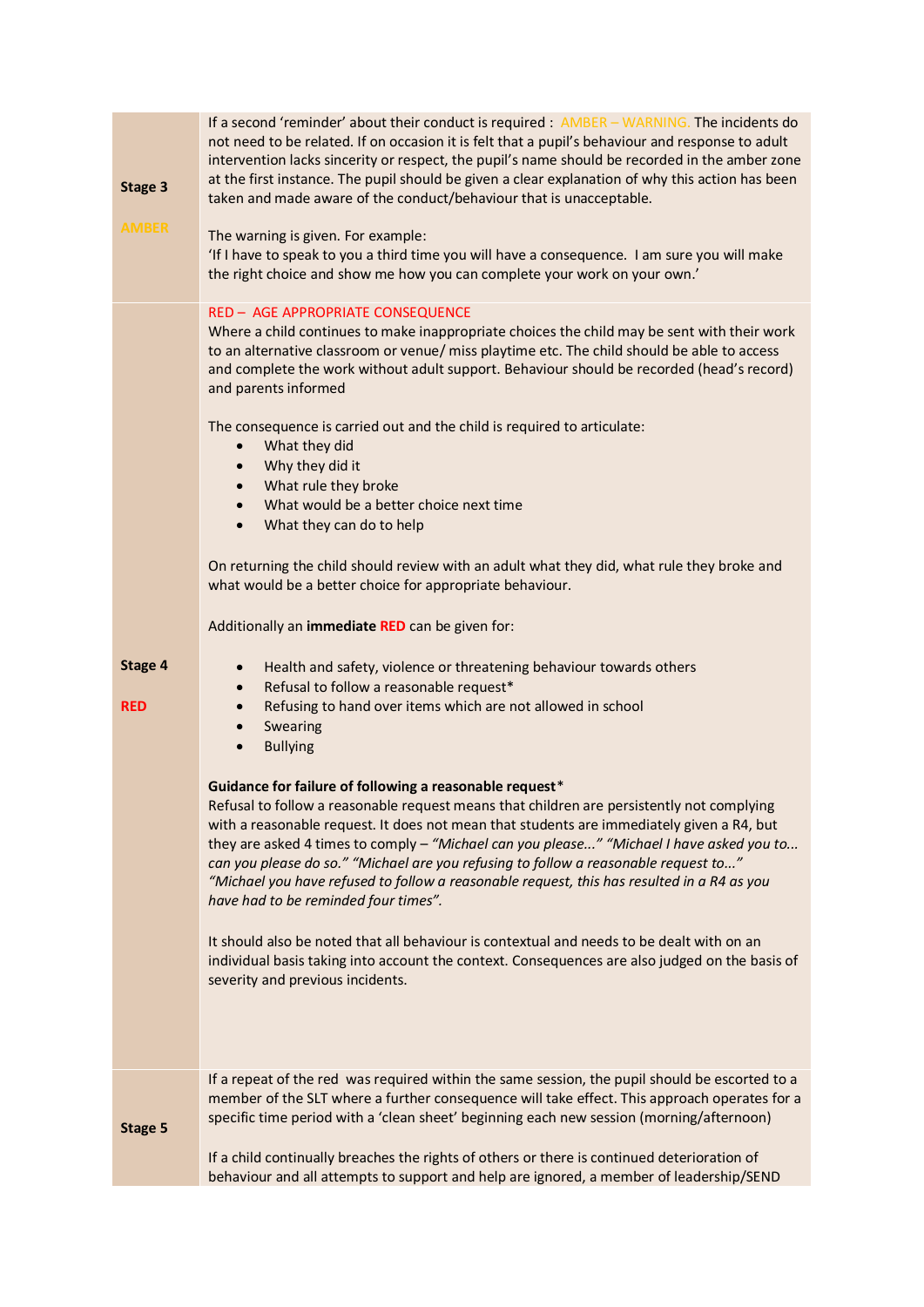becomes involved. The child is then, in consultation with parents, is placed on an individual behaviour plan. All discussions are logged and the individual behaviour plan monitored carefully and reviewed regularly.

## **Break times**

During break times, adults supervise children and enforce behaviour expectations. Where children are displaying highly positive supportive behaviour, rewards such as stickers and sharing success with teachers can be used.

Where children are not displaying good behaviour they should be reminded about the expectations and the green, amber, red system is used. Staff can show a card, record names to inform the teacher if a red consequence is needed.

#### **Lunch/Playtime Behaviour Expectations & Acceptable Conduct Guidance**

Staff should reinforce appropriate use of playground rules.

·Playground furniture: Children should refrain from sitting on table tops and standing on seats and benches.

· Trim-trail: Children should be encouraged to use the trim-trail safely, continuously moving around the equipment as it is intended, to practice and consolidate physical and balancing skills.

· Quiet Area: Encourage children to respect the quiet nature of this area, favouring calm social activities, a place for conversation drawing board games etc. This area is not to be used as an extension of the active playground.

· Shared Playground Space: Children should be encouraged to share the limited space showing awareness for each others enjoyment and safety. Running games should be restricted to within the netball court makings, thereby providing safe zones either side where children can access the playground marking activities without disruption.

· Playground Trolley Equipment: On the occasions when the trolley is operational, children are required to use the equipment on the main playground only leaving a toy free third close to the field for other playground activities. The equipment should not be used in the Quiet Area.

Where children are physically aggressive or displaying inappropriate behaviour, adults should intervene and remind the children of the expected behaviour, giving an amber warning As is reasonable practical, staff should ensure that where they have given reminders, they should check in on individuals and groups so that If children continue with the physically aggressive or inappropriate behaviour they should be given a 'red card/ consequence' and put on time out in the playground area – eg stand by a wall  $(2 - 5$  minutes), walk with the adult etc

Where incidents are of more significant concern a senior member of staff should be contacted.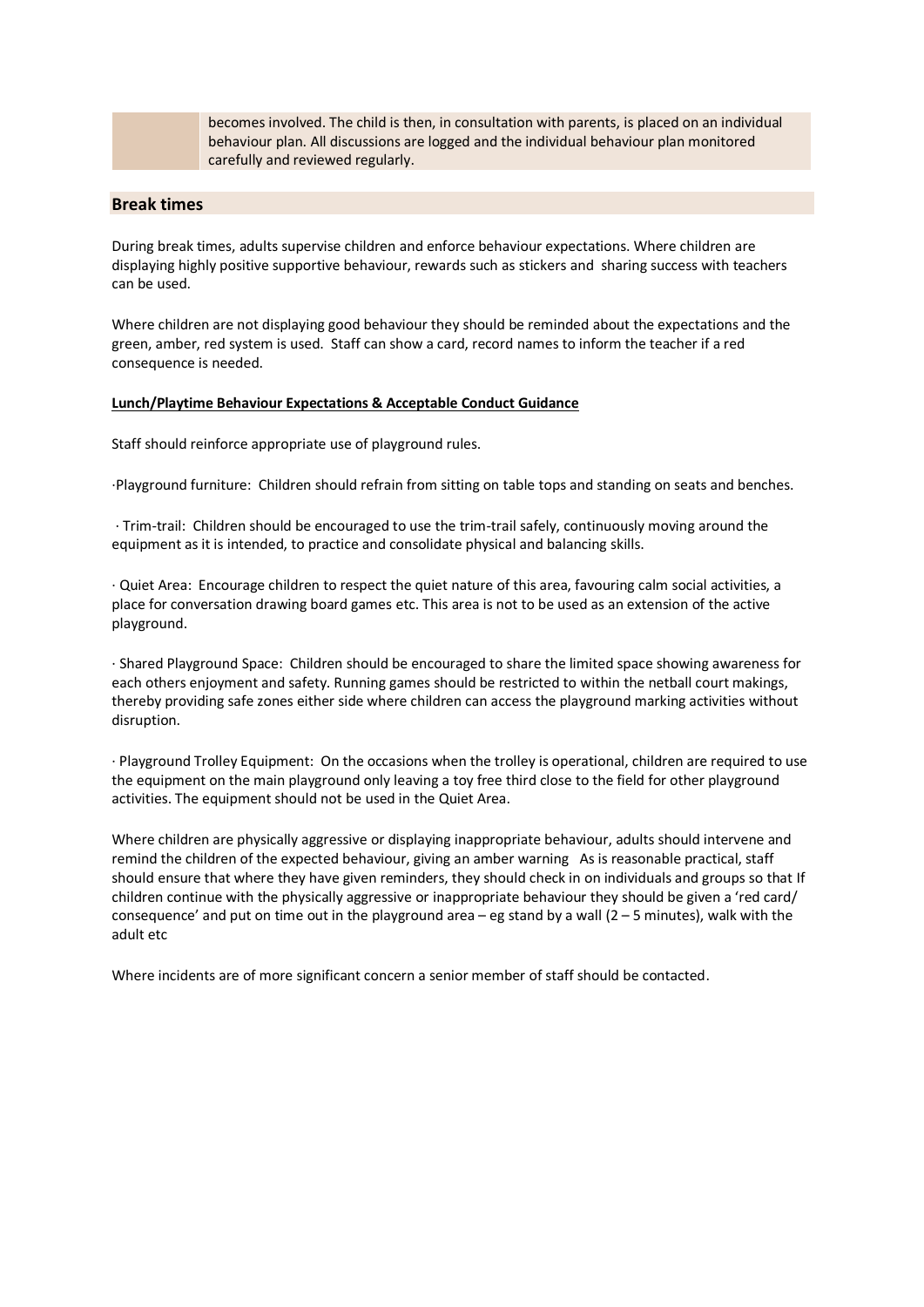## **More Serious Issues Relating to Behaviour**

Where appropriate the following may apply:

- Involvement of Behaviour Support Service
- Fixed Term Exclusion
- Permanent Exclusion

### **Fixed Term Exclusion**

Fixed Term Exclusion means that a child is not allowed on the school site for a defined period determined by the Headteacher.

*'Good discipline in schools is essential to ensure that all pupils can benefit from the opportunities provided by education. The Government supports headteachers in using exclusion as a sanction where it is warranted.' (DfE 'Exclusion from maintained schools, Academies and pupil referral units in England 2012)* 

All decisions to exclude are serious and only taken as a last resort or where the breach of the school rules is serious. The following are examples:

- Failure to comply with a reasonable request from a senior member of staff.
- Breaches of health and safety rules.
- Verbal abuse of staff, other adults or students.
- Possession of drugs and/or alcohol related offences.
- Failure to comply with the requirements of the 'Reminders' system see section 5 above.
- Wilful damage to property.
- Homophobic or racist bullying.
- Bullying.
- Sexual misconduct.
- Theft.
- Making a false allegation against a member of staff.
- Persistent defiance or disruption.
- Minor assaults or fighting.
- Other serious breaches of school rules.

#### **Permanent Exclusion**

Permanent Exclusion (also known as expulsion) means your child is permanently removed from the school.

*'A decision to exclude a pupil permanently should only be taken:*

*• in response to serious or persistent breaches of the school's behaviour policy; and*

*• where allowing the pupil to remain in school would seriously harm the education or welfare of the pupils or others in the school'.*

*(DfE 'Exclusion from maintained schools, Academies and pupil referral units in England 2012)* 

The Headteacher will make the judgement, in exceptional circumstances, where it is appropriate to permanently exclude a child for a first or 'one-off' offence. These offences might include:

- Serious actual or threatened physical assault against another student or a member of staff.
- Sexual abuse or assault.
- Supplying an illegal drug.
- Possession of an illegal drug with intent to supply.
- Carrying an offensive weapon.
- Making a malicious serious false allegation against a member of staff.